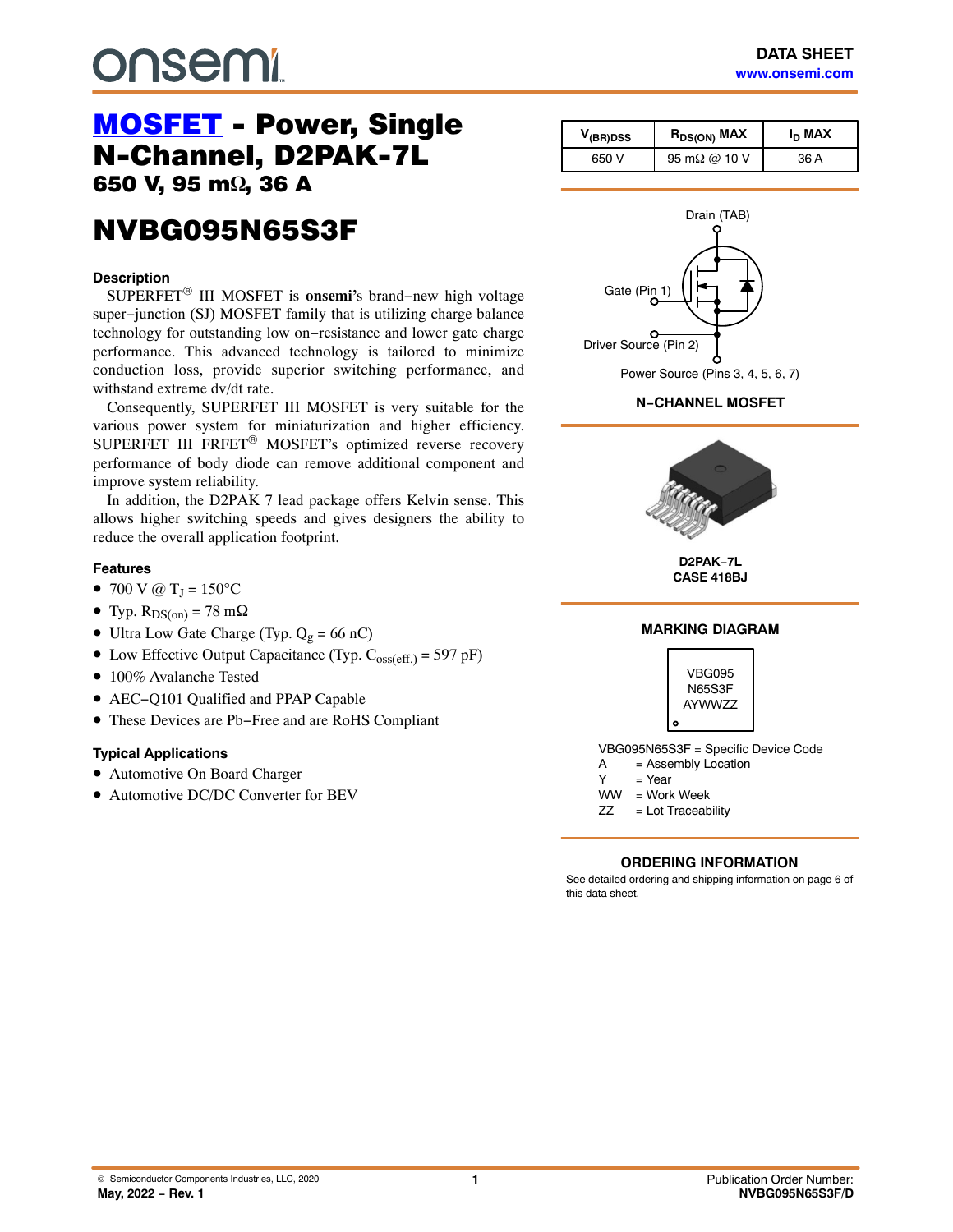| Symbol                 | <b>Parameter</b>                                                     |                                        | Value           | Unit         |
|------------------------|----------------------------------------------------------------------|----------------------------------------|-----------------|--------------|
| V <sub>DSS</sub>       | Drain-to-Source Voltage                                              |                                        | 650             | V            |
| V <sub>GSS</sub>       | Gate-to-Source Voltage                                               | $-DC$                                  | ±30             | V            |
|                        |                                                                      | $- AC$ (f $> 1 Hz$ )                   | ±30             |              |
| l <sub>D</sub>         | <b>Drain Current</b>                                                 | - Continuous (T <sub>C</sub> = 25°C)   | 36              | $\mathsf{A}$ |
|                        |                                                                      | - Continuous (T <sub>C</sub> = 100°C)  | 22.8            |              |
| <b>I</b> <sub>DM</sub> | <b>Drain Current</b>                                                 | - Pulsed (Note 1)                      | 90              | A            |
| $E_{AS}$               | Single Pulsed Avalanche Energy (Note 2)                              |                                        | 440             | mJ           |
| $I_{AS}$               | Avalanche Current (Note 2)                                           |                                        | 4.6             | A            |
| $E_{AR}$               | Repetitive Avalanche Energy (Note 1)                                 |                                        | 2.72            | mJ           |
| dv/dt                  | MOSFET dv/dt                                                         |                                        | 100             | V/ns         |
|                        | Peak Diode Recovery dv/dt (Note 3)                                   |                                        | 50              |              |
| $P_D$                  | Power Dissipation                                                    | $(T_C = 25^{\circ}C)$                  | 272             | W            |
|                        |                                                                      | - Derate Above 25 $\mathrm{^{\circ}C}$ | 2.176           | $W$ /°C      |
| $T_J$ , $T_{\rm STG}$  | Operating and Storage Temperature Range                              |                                        | $-55$ to $+150$ | $^{\circ}C$  |
| $T_{L}$                | Maximum Lead Temperature for Soldering, 1/8" from Case for 5 seconds |                                        | 300             | $^{\circ}C$  |

#### **ABSOLUTE MAXIMUM RATINGS**  $(T<sub>C</sub> = 25<sup>°</sup>C,$  Unless otherwise noted)

Stresses exceeding those listed in the Maximum Ratings table may damage the device. If any of these limits are exceeded, device functionality should not be assumed, damage may occur and reliability may be affected.

1. Repetitive rating: pulse−width limited by maximum junction temperature.

2.  $I_{AS}$  = 4.6 A, R<sub>G</sub> = 25  $\Omega$ , starting T<sub>J</sub> = 25 $^{\circ}$ C.

3.  $I_{SD}$  ≤ 18 A, di/dt ≤ 200 A/ $\mu$ s, V $_{DD}$  ≤ 400 V, starting T $_{\textrm{J}}$  = 25°C.

#### **THERMAL CHARACTERISTICS**

| Symbol                           | Parameter                                     | Value | Unit          |
|----------------------------------|-----------------------------------------------|-------|---------------|
| $R_{\theta \text{JC}}$           | Thermal Resistance, Junction-to-Case, Max.    | 0.46  | $\degree$ C/W |
| $\mathsf{R}_{\theta\mathsf{JA}}$ | Thermal Resistance, Junction-to-Ambient, Max. | 40    |               |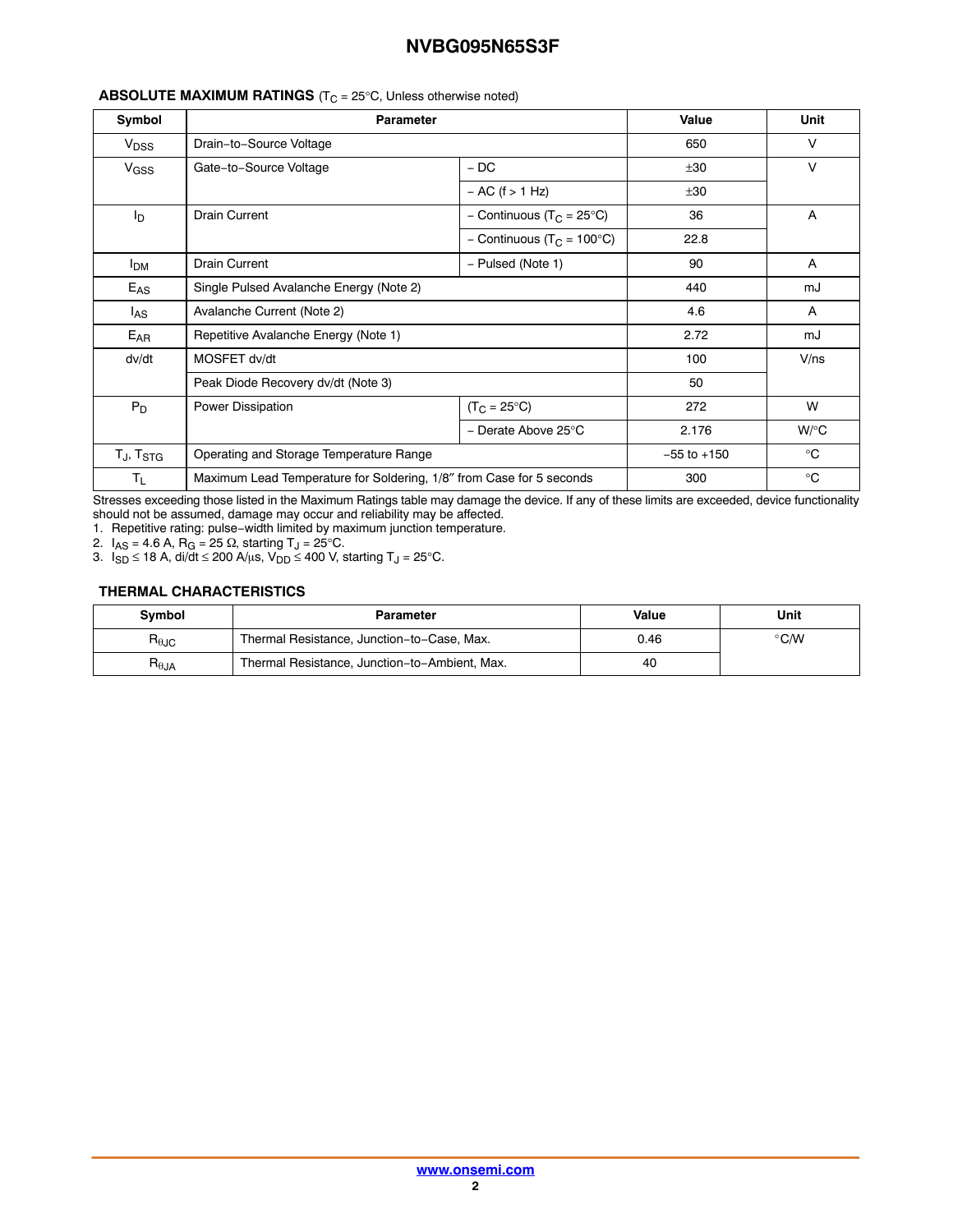#### **ELECTRICAL CHARACTERISTICS**  $(T_{C} = 25^{\circ}C$  unless otherwise noted)

| <b>Test Conditions</b><br><b>Parameter</b><br>Min. |                                                              |                                                             |     |      |      | Unit      |
|----------------------------------------------------|--------------------------------------------------------------|-------------------------------------------------------------|-----|------|------|-----------|
| Symbol                                             |                                                              |                                                             |     | Typ. | Max. |           |
| OFF CHARACTERISTICS                                |                                                              |                                                             |     |      |      |           |
| <b>BV<sub>DSS</sub></b>                            | Drain-to-Source Breakdown Voltage                            | $V_{GS} = 0$ V, $I_D = 1$ mA, $T_J = 25$ °C                 | 650 |      |      | V         |
|                                                    |                                                              | $V_{GS}$ = 0 V, $I_D$ = 10 mA, $T_J$ = 150°C                | 700 |      |      | V         |
| $\Delta BV_{DSS}/\Delta T_J$                       | Breakdown Voltage Temperature<br>Coefficient                 | $I_D = 15$ mA, Referenced to 25°C                           |     | 640  |      | $mV$ /°C  |
| $I_{\text{DSS}}$                                   | Zero Gate Voltage Drain Current                              | $V_{DS}$ = 650 V, V <sub>GS</sub> = 0 V                     |     |      | 10   | μA        |
|                                                    |                                                              | $V_{DS}$ = 520 V, T <sub>C</sub> = 125°C                    |     | 12   |      |           |
| lgss                                               | Gate-to-Body Leakage Current                                 | $V_{GS} = \pm 30$ V, $V_{DS} = 0$ V                         |     |      | ±100 | nA        |
| <b>ON CHARACTERISTICS</b>                          |                                                              |                                                             |     |      |      |           |
| $V_{GS(th)}$                                       | Gate Threshold Voltage                                       | $V_{GS} = V_{DS}$ , $I_D = 0.86$ mA                         | 3.0 |      | 5.0  | V         |
| $R_{DS(on)}$                                       | Static Drain-to-Source On Resistance                         | $V_{GS}$ = 10 V, $I_D$ = 18 A                               |     | 78   | 95   | $m\Omega$ |
| 9 <sub>FS</sub>                                    | <b>Forward Transconductance</b>                              | $V_{DS}$ = 20 V, $I_D$ = 18 A                               |     | 19   |      | S         |
|                                                    | <b>DYNAMIC CHARACTERISTICS</b>                               |                                                             |     |      |      |           |
| $\mathrm{C}_{\text{iss}}$                          | Input Capacitance                                            |                                                             |     | 3020 |      | рF        |
| $\mathrm{C}_{\mathrm{oss}}$                        | <b>Output Capacitance</b>                                    | $V_{DS}$ = 400 V, $V_{GS}$ = 0 V, f = 1 MHz                 |     | 61   |      |           |
| $C_{\text{oss}(eff.)}$                             | <b>Effective Output Capacitance</b>                          | $V_{DS}$ = 0 V to 400 V, $V_{GS}$ = 0 V                     |     | 597  |      | рF        |
| $C_{\text{oss}(er.)}$                              | <b>Energy Related Output Capacitance</b>                     | $V_{DS}$ = 0 V to 400 V, $V_{GS}$ = 0 V                     |     | 107  |      | pF        |
| $Q_{g(tot)}$                                       | Total Gate Charge at 10 V                                    |                                                             |     | 66   |      | nС        |
| $\mathbf{Q}_{\text{gs}}$                           | Gate-to-Source Gate Charge                                   | $V_{GS}$ = 10 V, $V_{DS}$ = 400 V, $I_D$ = 18 A<br>(Note 4) |     | 22   |      |           |
| $Q_{gd}$                                           | Gate-to-Drain "Miller" Charge                                |                                                             |     | 26   |      |           |
| ESR                                                | <b>Equivalent Series Resistance</b>                          | $f = 1$ MHz                                                 |     | 2.4  |      | Ω         |
|                                                    | <b>SWITCHING CHARACTERISTICS</b>                             |                                                             |     |      |      |           |
| $t_{d(on)}$                                        | Turn-On Delay Time                                           |                                                             |     | 29.2 |      | ns        |
| $t_{r}$                                            | Turn-On Rise Time                                            | $V_{GS}$ = 10 V, $V_{DD}$ = 400 V,                          |     | 23.8 |      | ns        |
| $t_{d(\text{off})}$                                | <b>Turn-Off Delay Time</b>                                   | $I_D$ = 18 A, $R_g$ = 2.2 $\Omega$<br>(Note 4)              |     | 69.6 |      | ns        |
| tŧ                                                 | <b>Turn-Off Fall Time</b>                                    |                                                             |     | 4.2  |      | ns        |
|                                                    | SOURCE-DRAIN DIODE CHARACTERISTICS                           |                                                             |     |      |      |           |
| ls                                                 | Maximum Continuous Source-to-<br>Drain Diode Forward Current | $V_{GS} = 0 V$                                              |     |      | 36   | Α         |
| <sub>ISM</sub>                                     | Maximum Pulsed Source-to-Drain<br>Diode Forward Current      | $V_{GS} = 0 V$                                              |     |      | 90   | Α         |
| $V_{SD}$                                           | Source-to-Drain Diode Forward<br>Voltage                     | $V_{GS} = 0 V, I_{SD} = 18 A$                               |     |      | 1.3  | V         |
| $t_{rr}$                                           | Reverse Recovery Time                                        | $V_{GS} = 0$ V, dl <sub>F</sub> /dt = 100 A/µs,             |     | 100  |      | ns        |
| $Q_{rr}$                                           | Reverse Recovery Charge                                      | $I_{SD}$ = 18 A                                             |     | 372  |      | nC        |

Product parametric performance is indicated in the Electrical Characteristics for the listed test conditions, unless otherwise noted. Product performance may not be indicated by the Electrical Characteristics if operated under different conditions.

 $Q_{rr}$  Reverse Recovery Charge  $\left| \begin{array}{ccc} | & 18A & | & 372 \end{array} \right|$  nC

4. Essentially independent of operating temperature typical characteristics.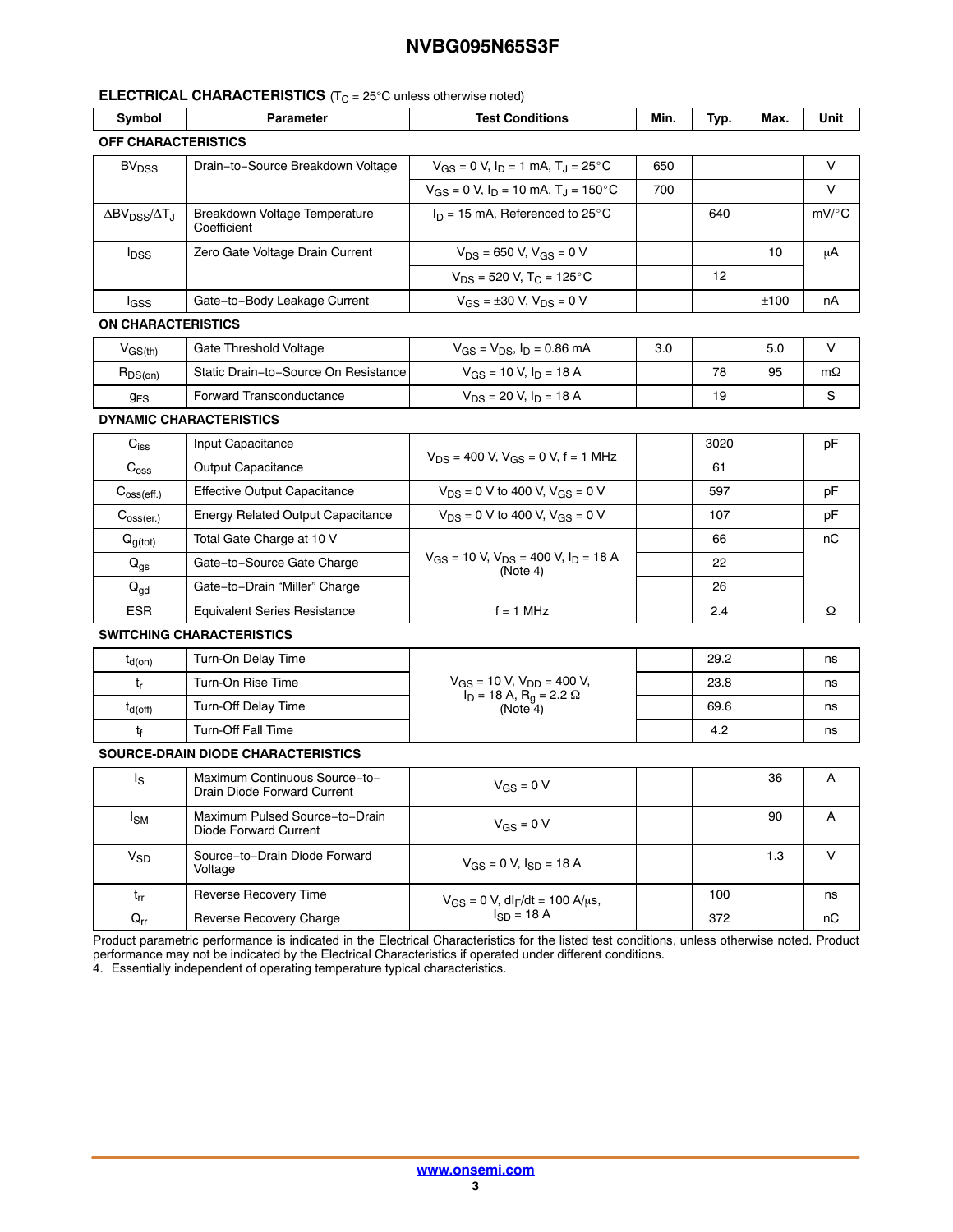#### **TYPICAL CHARACTERISTICS**

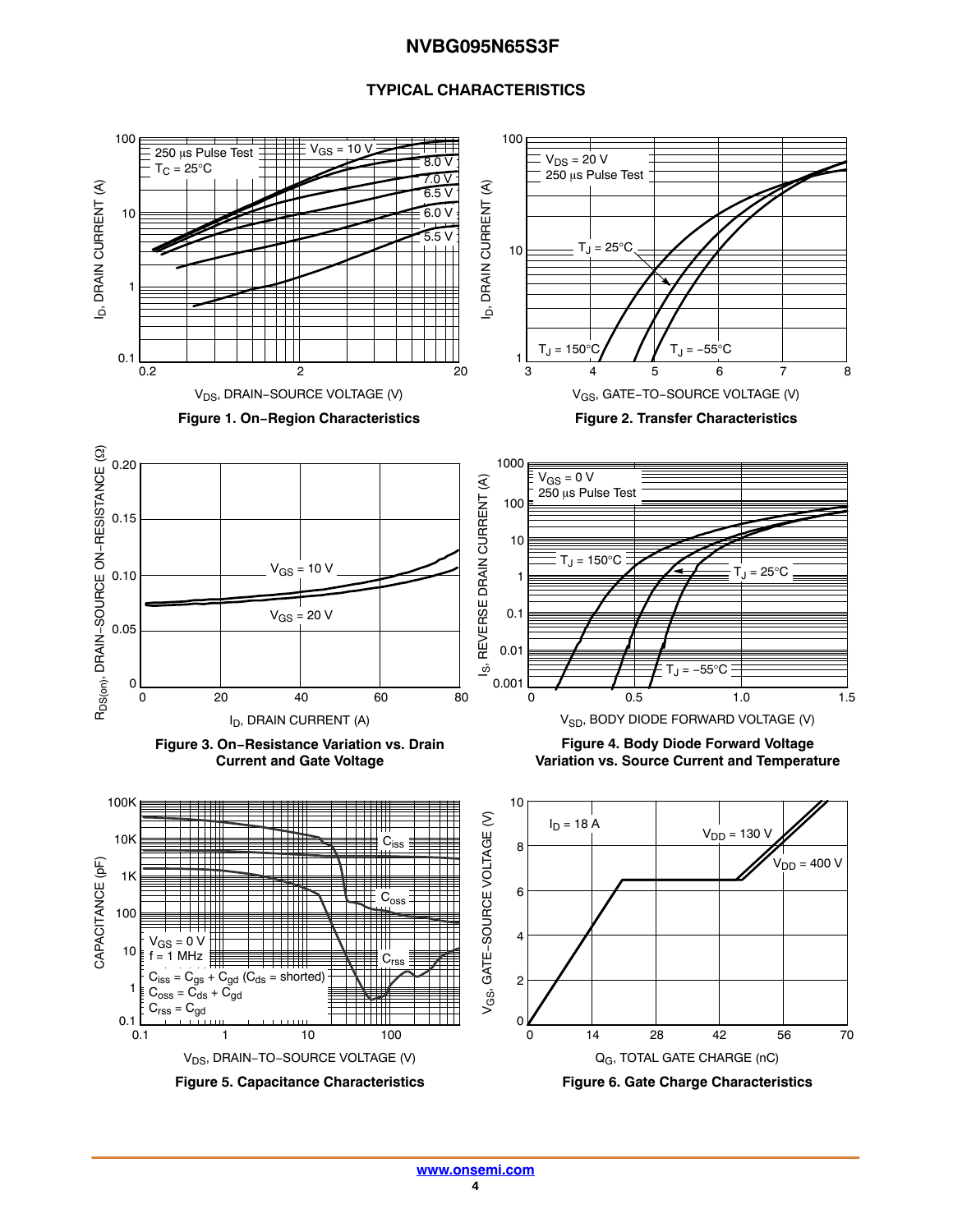#### **TYPICAL CHARACTERISTICS**



**Figure 11. EOSS vs. Drain−to−Source Voltage**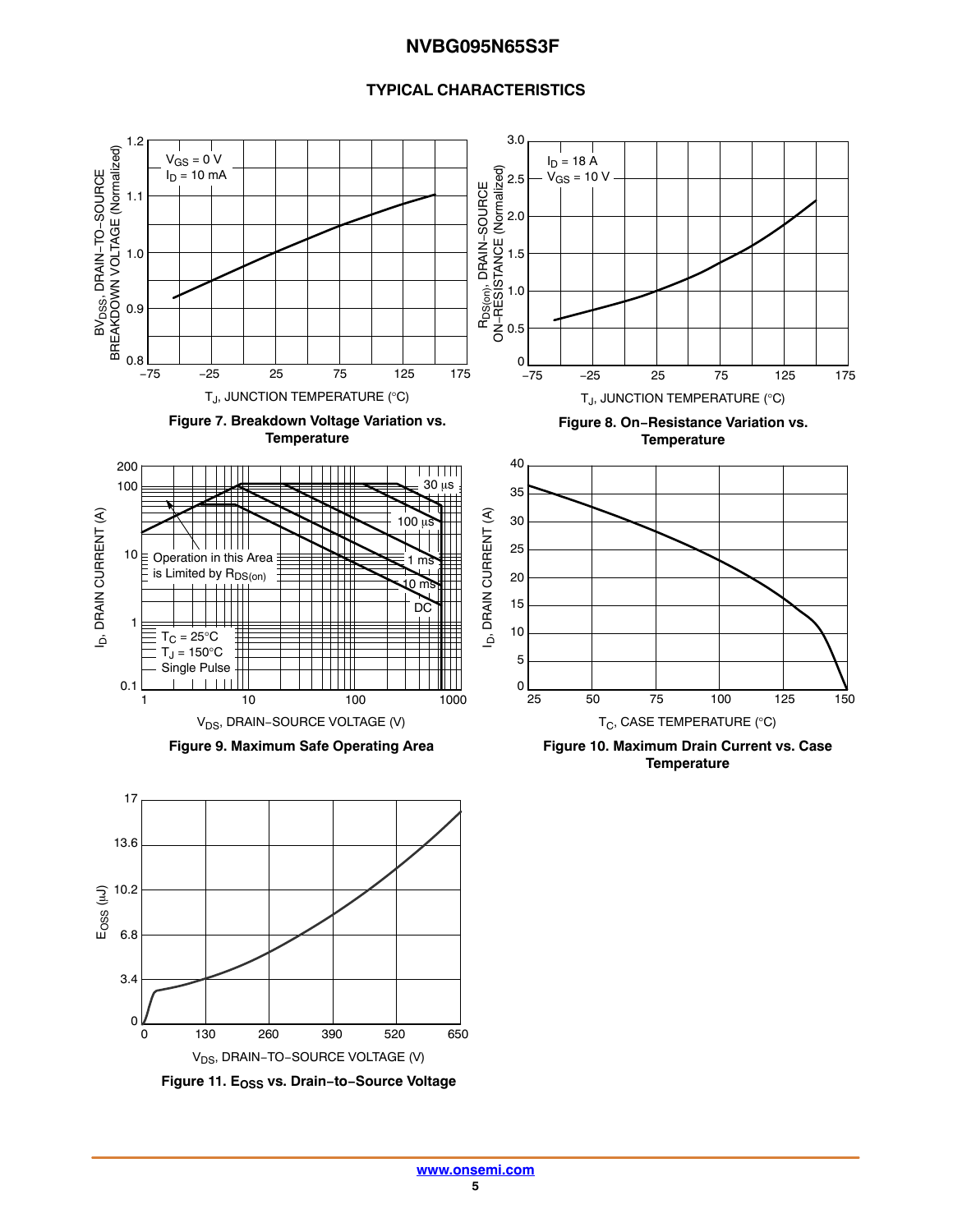#### **TYPICAL CHARACTERISTICS**

<span id="page-5-0"></span>

**Figure 12. Transient Thermal Response**

#### **DEVICE ORDERING INFORMATION**

| Device        | Package                  | <b>Shipping</b><br>. |
|---------------|--------------------------|----------------------|
| NVBG095N65S3F | D <sub>2</sub> PAK-<br>- | Tape & Reel<br>800   |

†For information on tape and reel specifications, including part orientation and tape sizes, please refer to our Tape and Reel Packaging Specifications Brochure, BRD8011/D.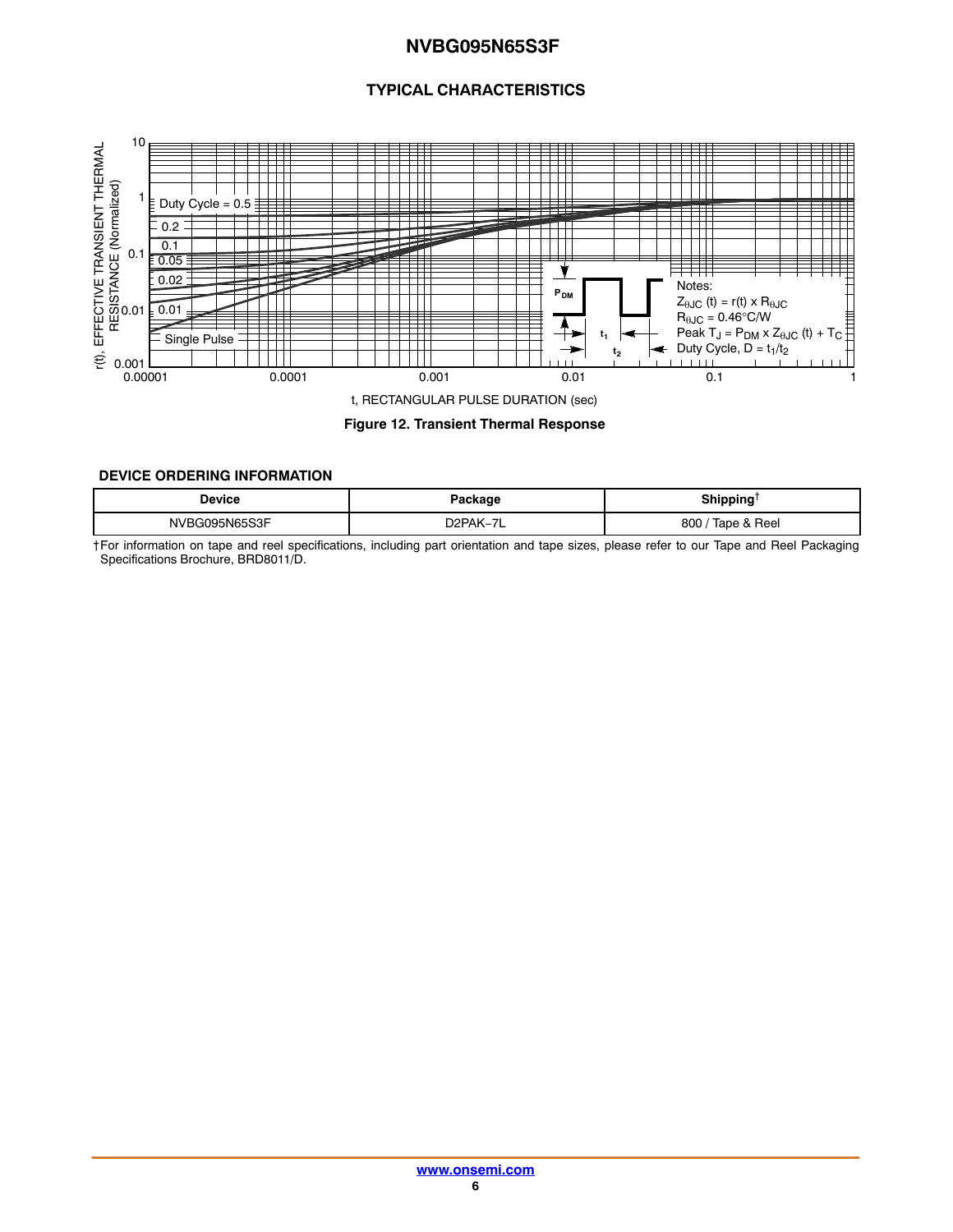

**Figure 13. Gate Charge Test Circuit & Waveform**



**Figure 14. Resistive Switching Test Circuit & Waveforms**



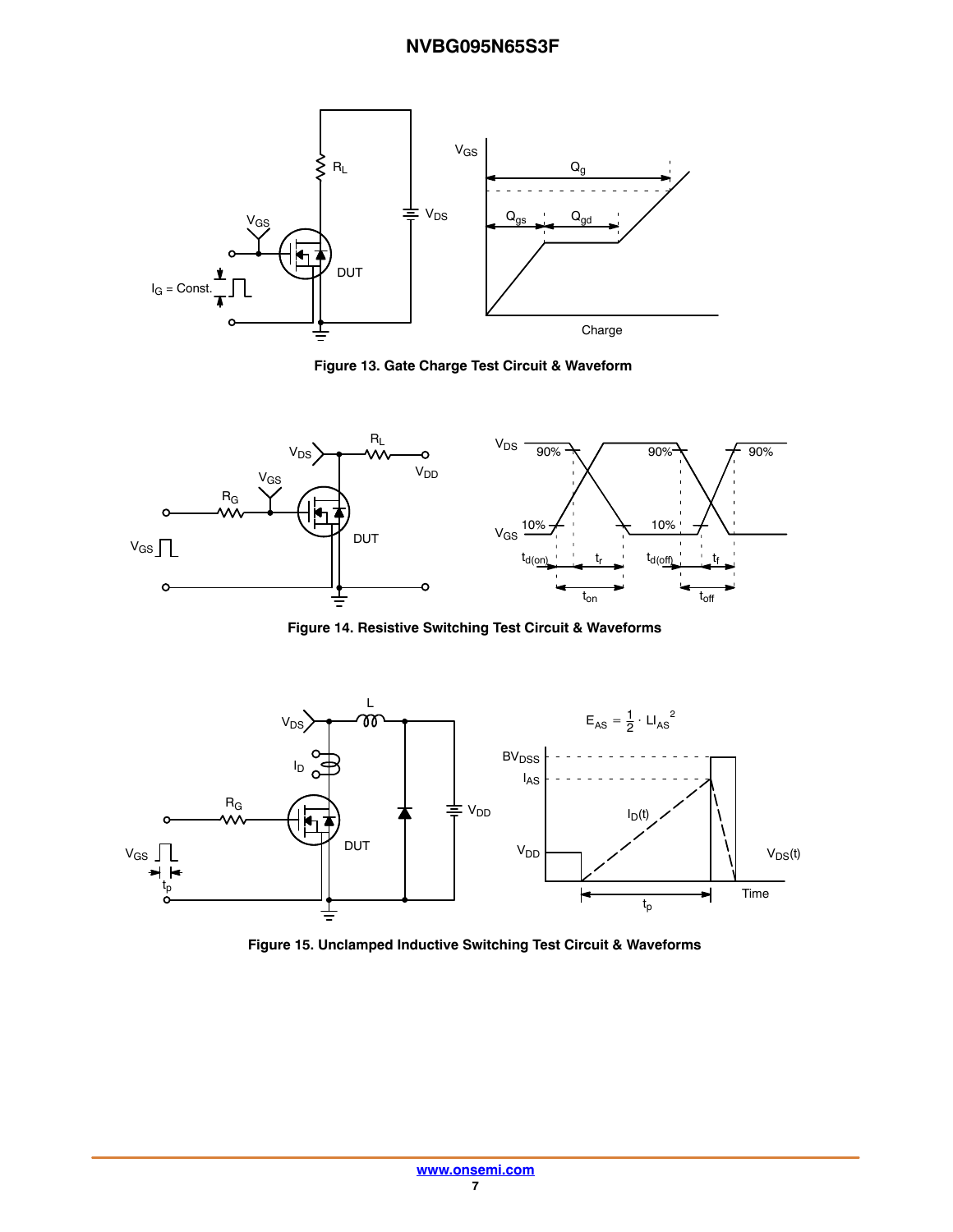

**Figure 16. Peak Diode Recovery dv/dt Test Circuit & Waveforms**

SUPERFET and FRFET are registered trademarks of Semiconductor Components Industries, LLC.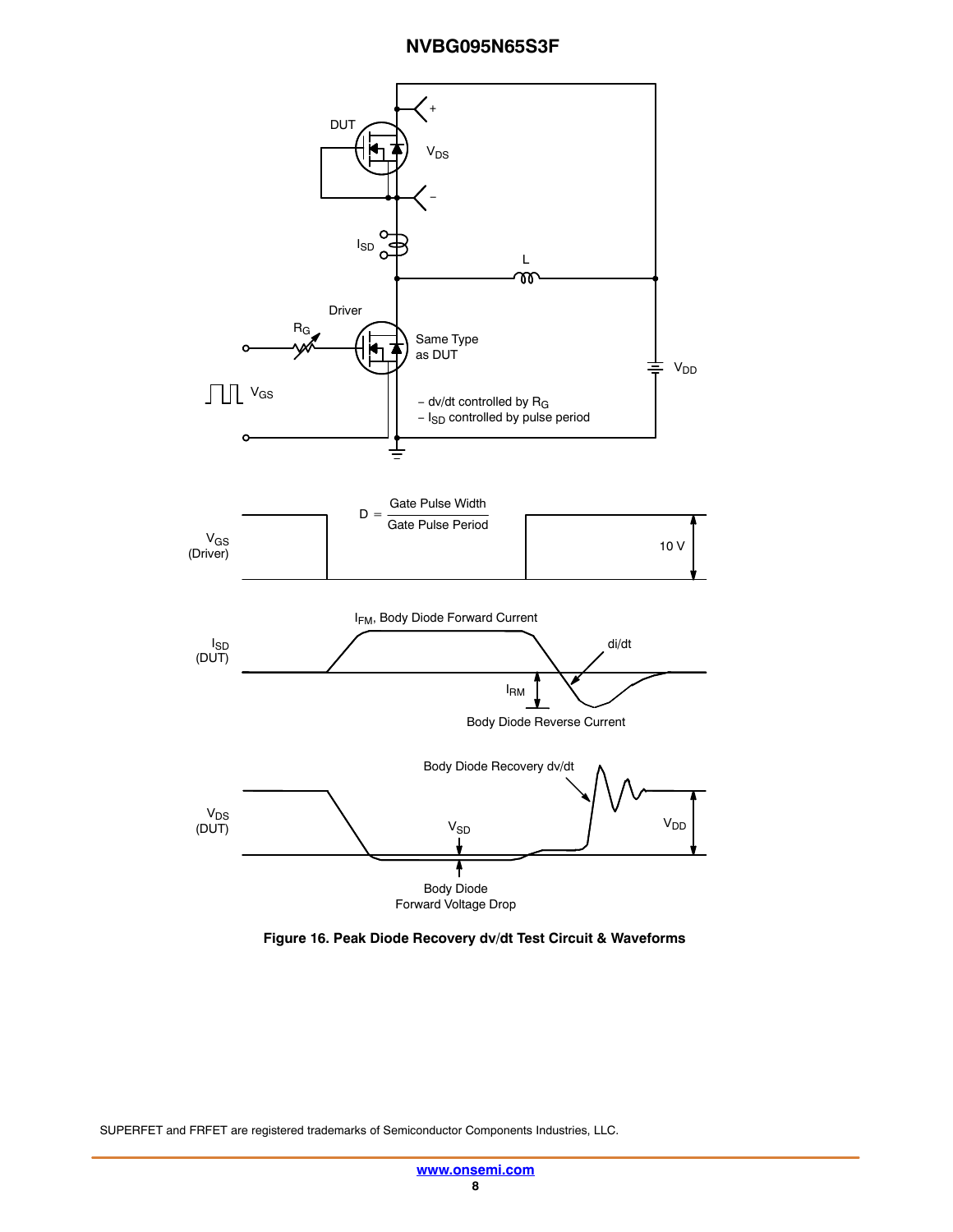#### **PACKAGE DIMENSIONS**

**D2PAK7 (TO−263−7L HV)** CASE 418BJ ISSUE B

10.50





**LAND PATTERN RECOMMENDATION** 

 $-E1 \overline{D}$ 1 8 3.20 MIN <del>gggggaa.</del><br>HHHHHHH  $\overline{7}$ 



**NOTES:** 

A. PACKAGE CONFORMS TO JEDEC TO-263<br>VARIATION CB EXCEPT WHERE NOTED.<br>B. ALL DIMENSIONS ARE IN MILLIMETERS.

△ OUT OF JEDEC STANDARD VALUE.<br>
D. DIMENSION AND TOLERANCE AS PER ASME<br>
Y14.5-2009.<br>
E. DIMENSIONS ARE EXCLUSIVE OF BURRS.<br>
MOLD FLASH AND TIE BAR PROTRUSIONS.

| <b>DIM</b>     | <b>MILLIMETERS</b> |            |            |  |
|----------------|--------------------|------------|------------|--|
|                | <b>MIN</b>         | <b>NOM</b> | <b>MAX</b> |  |
| A              | 4.30               | 4.50       | 4.70       |  |
| A <sub>1</sub> | 0.00               | 0.10       | 0.20       |  |
| b2             | 0.60               | 0.70       | 0.80       |  |
| b              | 0.51               | 0.60       | 0.70       |  |
| C              | 0.40               | 0.50       | 0.60       |  |
| c2             | 1.20               | 1.30       | 1.40       |  |
| D              | 9.00               | 9.20       | 9.40       |  |
| D1             | 6.15               | 6.80       | 7.15       |  |
| F              | 9.70               | 9.90       | 10.20      |  |
| E1             | 7.15               | 7.65       | 8.15       |  |
| e              |                    | 1.27       |            |  |
| н              | 15.10              | 15.40      | 15.70      |  |
| L              | 2.44               | 2.64       | 2.84       |  |
| L1             | 1.00               | 1.20       | 1.40       |  |
| L3             |                    | 0.25       |            |  |
| ааа            |                    |            | 0.25       |  |